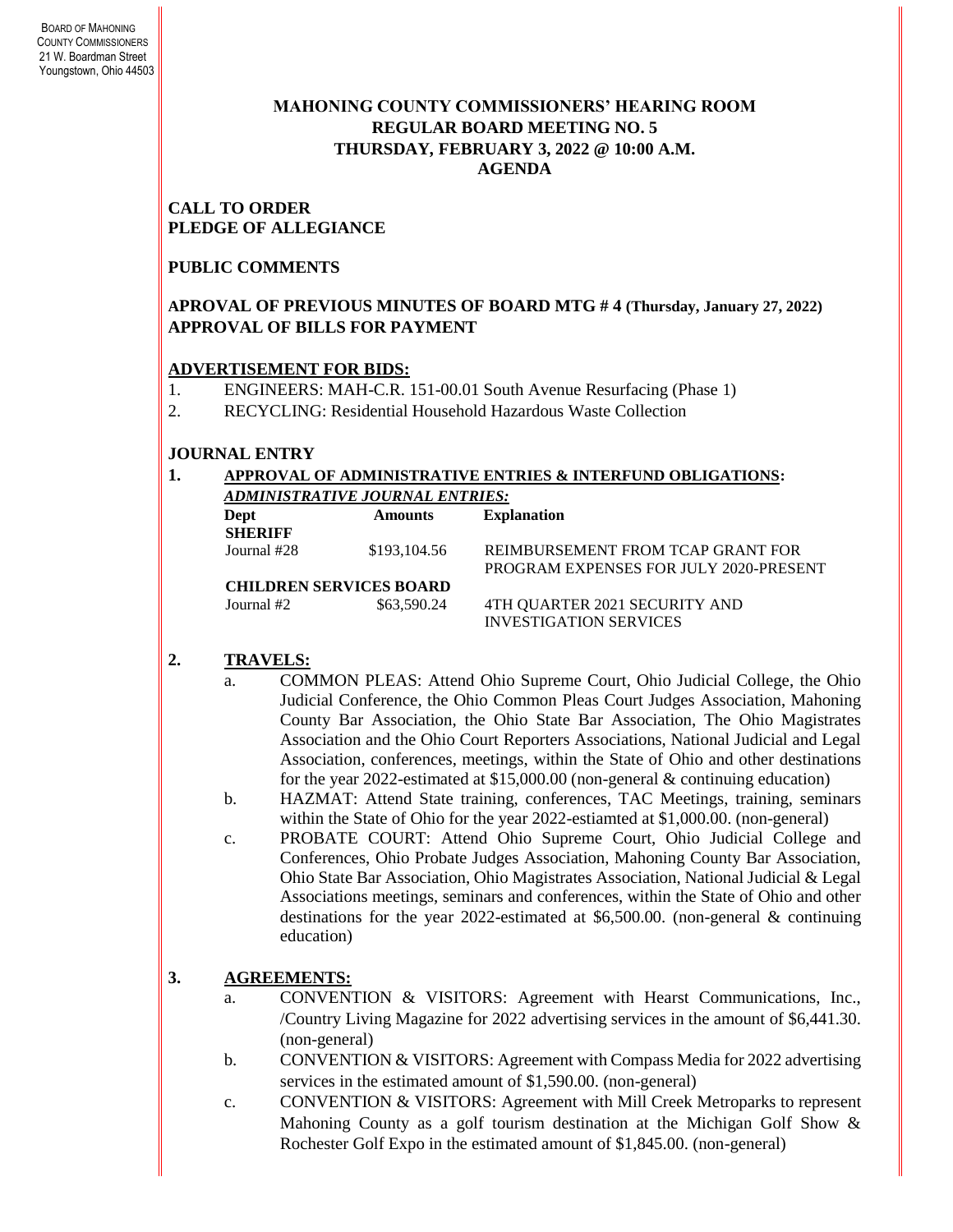- d. CONVENTION & VISITORS: Agreement with CTM Media Group, Inc., for 2022 literature distribution services and digital advertising in the amount of \$11,175.00. (non-general)
- e. ENGINEERS: Agreements with the following for the purchase of real property needed for the Western Reserve Road, Market to South Ave Project per amounts: (non-general)

| Donald E. Felger  | \$14,680.00 |
|-------------------|-------------|
| John A. McCamon   | \$6,080.00  |
| <b>Gary Sovik</b> | \$17,500.00 |

- f. ENGINEERS: Agreement with Dalene M. Pride for a Bureau of Motor vehicles taxing district audit in the amount of \$25,000.00. (non-general)
- g. JJC: Agreement with Dr. Joseph Sitarik as health authority and provide medical services for Juvenile Detention Center in the amount of \$10,400.00. (general)
- h. JJC: Agreement with American Health Care Academy for CPR and First Aid training certification for staff in the amount of \$1,606.50. (general)
- i. PURCHASING: Agreement with Precision Environmental Company for asbestos abatement work at the Juvenile Justice Center gym floor in the amount of \$13,300.00. (non-general)
- j. SANITARY: Modification No. 3 with LJB, Inc. for professional engineering services for Diehl Lake Wastewater Treatment Plant Improvements Design and Permit Application as part of Improvement No. 526 in the estimated amount of \$10,000.00. (non-general)
- k. SANITARY: Agreement with King Collision, LLC for auto body repairs to a 2020 Ford Transit Cargo Van in the estimated amount of \$1,020.83. (non-general)
- l. SANITARY: Agreement with EnviroScience Inc., to perform bioassay tests required for Meander, Boardman, Campbell and Craig Beach Wastewater Treatment Plants for two (2) years in the estimated amount of \$5,900.00 per year. (non-general)

## **4. CHANGE ORDERS:**

a. SANITARY: Change Order No. 1 & Extra Work Order Nos. 1 & 2 with Lindy Paving, Inc., for the Meander Wastewater Treatment Plant Resurfacing Improvement No. 525 for a total amount of \$20,423.71. (non-general)

# **RESOLUTIONS**

| Dept                 | <b>Amounts</b> | <b>Explanation</b>                          |
|----------------------|----------------|---------------------------------------------|
| <b>EMERGENCY 911</b> |                |                                             |
| Journal #97          | \$75,000.00    | BUDGET ADDITION TO ORG #02090 EMERGENCY     |
|                      |                | 911 INCREASE DATA BOARD SERVICE             |
|                      |                | AGREEMENTS AND PROFESSIONAL SERVICES        |
| <b>LAW LIBRARY</b>   |                |                                             |
| Journal #7           | \$1,200.00     | BUDGET ADDITION TO ORG #1090525 LAW LIBRARY |
|                      |                | RESOURCES FUND INCREASE DATA BOARD          |
|                      |                | <b>SERVICE AGREEMENTS</b>                   |
| <b>SHERIFF</b>       |                |                                             |
| Journal #5           | \$197,209.00   | BUDGET ADDITION TO GRANT #27128 T-CAP FY20  |
|                      |                | <b>INCREASE REIMBURSEMENT EXPENSE AND</b>   |
|                      |                | CONTRACTUAL AGREEMENTS                      |
| <b>ENGINEER</b>      |                |                                             |
| Journal #61          | \$20,000.00    | BUDGET ADDITION TO PROJECT #80096 MAHONING  |
|                      |                | AVENUE RESURFACING INCREASE GENERAL         |
|                      |                | <b>CONTRACTING</b>                          |